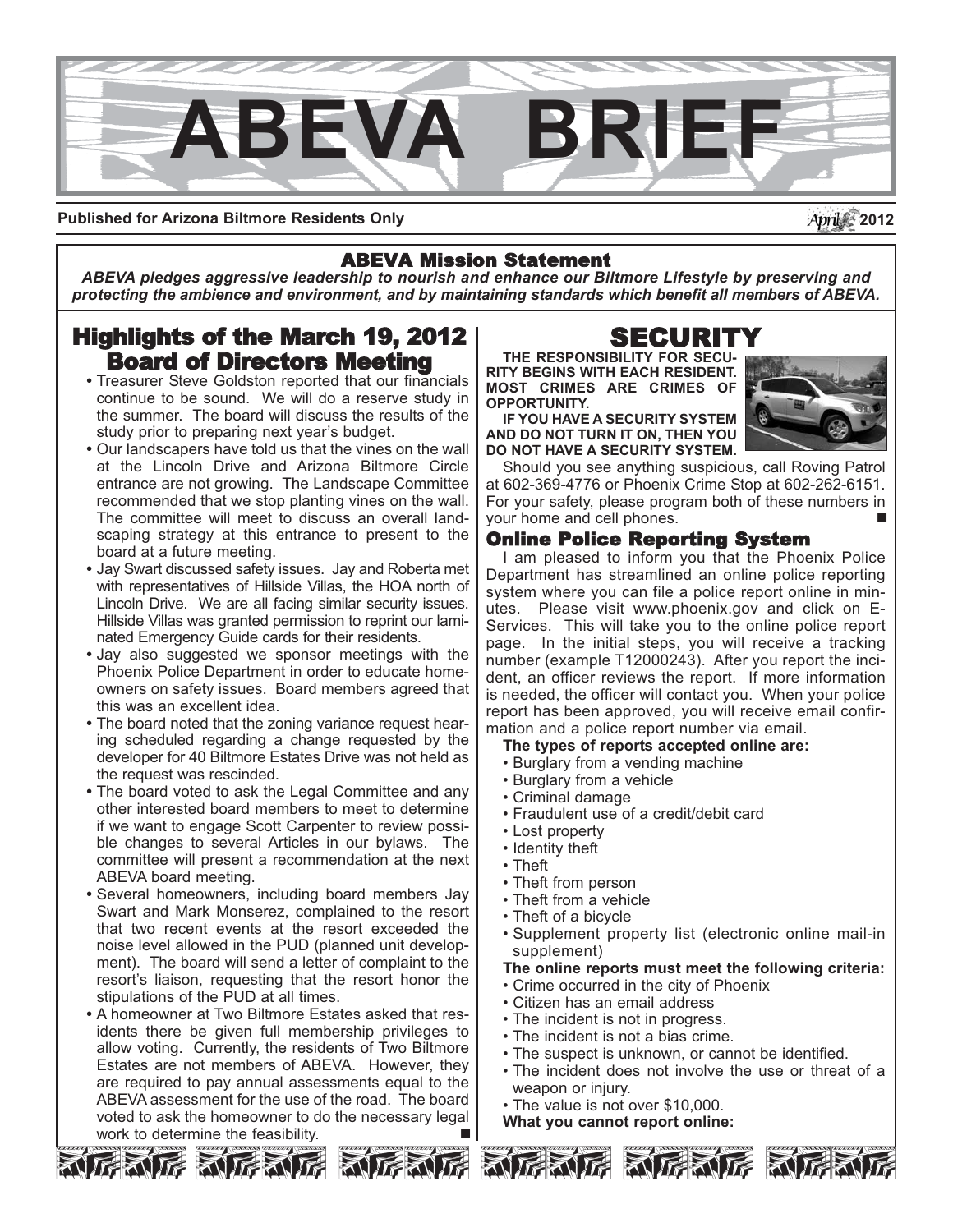



- No stolen or lost firearms
- No stolen vehicle or license plates
- No residential or commercial burglaries

Below is a link to YouTube where the Police Department has a tutorial video on how to file an online report.

http://www.youtube.com/watch?v=ST04z2tYqAU

If you do not require an officer or you are reporting one of the qualifying crimes, please utilize the new online reporting system.

## Departure of the Snowbirds

Spring is here, and we are planning for the departure of the snowbirds, which will soon be leaving the desert for cooler climates. If you are a snowbird, please be sure to leave your summer contact information with both your association board and the ABEVA office.

You are also encouraged to leave a key with someone in the area in case your home needs to be entered during an emergency. Severe damage, such as a broken water pipe or broken water heater can occur when you are out of town, and no one has access to your property.

#### Coffee with a Cop



Would you like to feel more comfortable working with the local police? Would you like more information about crime stop or any of the other police activities? The meeting takes place at a different location each month.

You have that opportunity between 8:00 a.m. and 9:00 a.m. on the first Wednesday of each month. The April 4th meeting will be held at Carmel's Coffee Shop located at 4225 E. Camelback Road. Everyone is welcome.

#### From ABEVA's Landscaper 5 Landscape Tips for April

- 1. April is a good month to adjust your irrigation system for warmer weather.
- 2. Monitor your turf condition, and if it starts to dry out, increase watering frequency.
- 3. Watch out for runoff! If water runs off of your landscape, it means the soil has reached its saturation point and cannot absorb any more water.
- 4. To kill weeds in your granite or flowerbeds, spray them with a post-emergent herbicide. (Do not spray in grass.)
- 5. Now that the threat of frost is over, it's safe to prune plants that received frost damage during the winter.

If you have questions about your landscape or would like to find more tips throughout the month, you can visit www.Facebook.com/ValleyCrestArizona.

## ABEVA Board of Directors Meeting

The next meeting of the Board of Directors is scheduled for April 16 at  $5:30$  p.m. in the ABEVA office.

## MEETINGS & LUNCHEONS Camelback East Village Planning Committee

A developer presents the City Planning Department with plans. The plans are then given to the Camelback East Village Planning Committee for review and recommendations before they are passed on to the Planning Commission and then to the City Council. The next meet-







ing is scheduled for Tuesday, April 3rd at 6:00 p.m. at the Devonshire Senior Center, located at 2802 E. Devonshire Avenue (one block north of Indian School Road). Meetings are open to the general public. For additional information or to confirm the meeting has not been cancelled or changed, please call Jacob Zonn, Camelback East Village Planner at 602-534-5829 or visit the website at www.phoenix.gov/PUBMEETC/indxhtml.html.

## Biltmore Ladies Lunch Club (BLLC)

For women who live or work in the Biltmore area, the BLLC (Biltmore Ladies' Lunch Club) meets for lunch at Frank and Albert's each month at 11:45 a.m. The next lunch is Thursday, April 5th. There is no need to RSVP. Just show up and join the fun.

The ladies will be ordering off of the menu, with separate checks. In exchange for the privileges of being able to order off of the menu, have separate checks and use the ABEVA discount cards, the meals may be delayed for up to one hour. The delay may be the result of the size of the group and/or busyness of the restaurant on that particular day. So please be patient if that happens!

## Biltmore Area Partnership



This organization was founded in 1994 to help unify and maintain the unique identity of the Biltmore Area in Phoenix, Arizona through business and community affiliation. The physical boundaries include the Squaw

Peak Preserve to the north, Campbell Road to the south, 16th Street to the west and 44th Street to the east. The ABEVA Executive Director serves as one of the partnership's officers.

The April Biltmore Area Partnership networking luncheon will be on Tuesday, April 24th at Seasons 52 in Biltmore Fashion Park. The guest speaker will be Sherry Henry, the Director of the Arizona Office of Tourism. Prior to joining AOT, she had a long history of service in the tourism industry. Sherry was the General Manager of the Fiesta Inn for more than 20 years and Vice President of Interwestern Management, which developed and managed hotels in Arizona and Ohio. She began her Fiesta Bowl volunteerism of 30 years with the Parade Committee. Henry was the first woman to be elected to the board of directors and its first woman president as well as the first woman to be president of a major bowl. Sherry sits on the boards of many national travel and tourism-related organizations including: U.S. Travel Association, Western States Tourism Policy Council and National Council of State Tourism Directors. Sherry will have a PowerPoint presentation on "An Update on Tourism for Arizona 2012."

Networking will be from 11:30 a.m. to 12 noon, when lunch will be served. The cost is \$30. For additional information, please call Ed Rossi at 602-957-6483. Guest reservations and checks must be sent prior to the luncheon. Send checks to the Biltmore Area Partnership, 3104 East Camelback Road, #174, Phoenix, AZ 85016.

Don't forget to log onto the ABEVA website at www.abeva.com. Click on BAP Newsletter (it's on the left) to look at the Biltmore Area Partnership's monthly newsletter that contains many special offers.





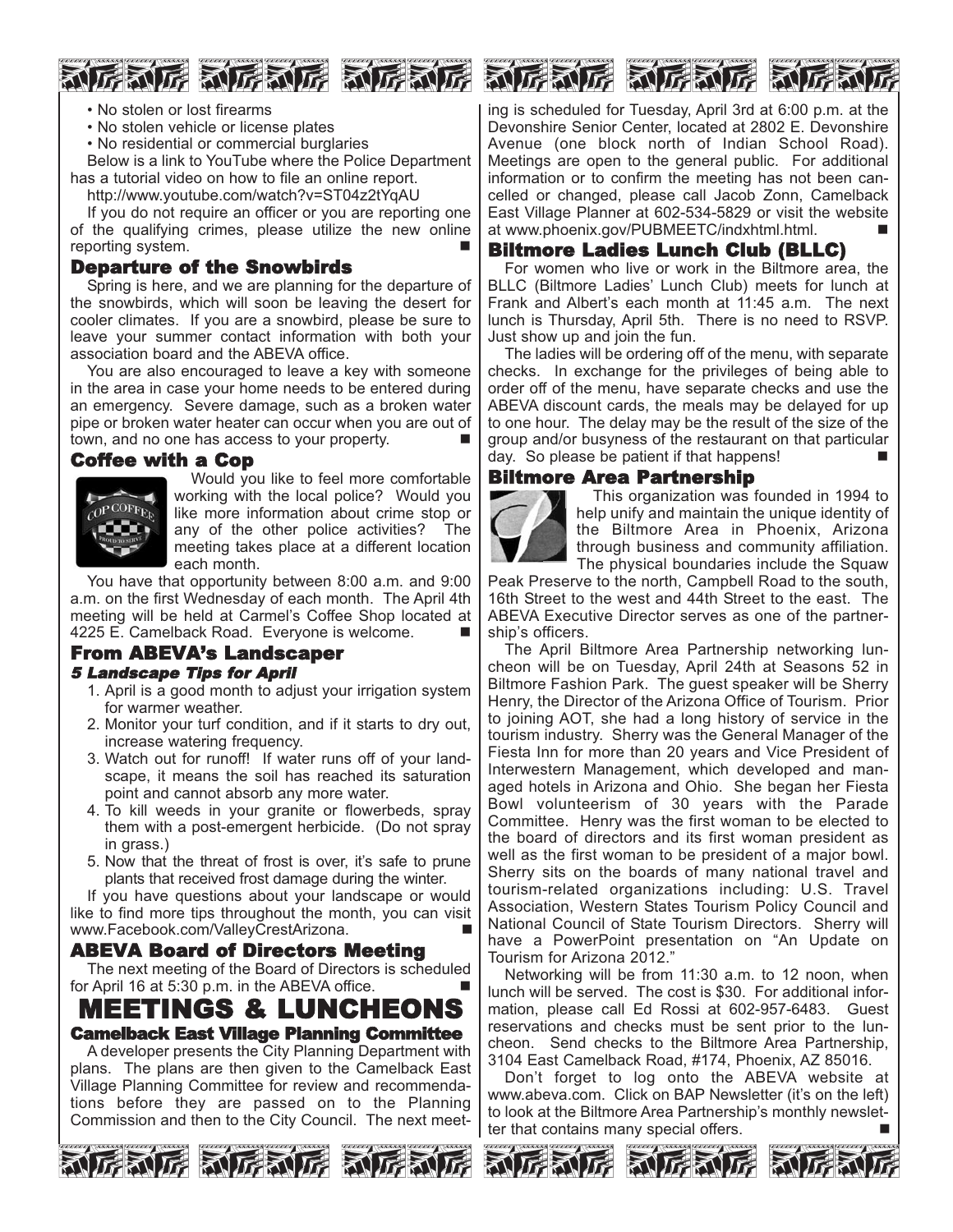# NGRUG NGRUG NGRUG NGRUG NGRUG NGR NEWS FROM ABEVA NEIGHBORS

## Embassy Suites

The Embassy Suites is offering an Easter Special for your out-of-town guests. From Thursday, April 5 through Monday, April 9, ABEVA members may take advantage of a special rate of \$129 plus tax of 13.27 %. The rate includes all-suite accommodations, full cooked-to-order breakfast, manager reception, complimentary parking and the best location in town. The Embassy Suites Phoenix-Biltmore is located at 2630 East Camelback Road, Phoenix, AZ 85016.

Please call them for reservations at 602-778-9484 or email Anna Kryzwiec at anna.krzywiec@hilton.com.

#### Adobe

The Biltmore Golf Club is now serving 100% fresh squeezed orange juice. Try a glass today. Book your Easter brunch at the Adobe now at 602-468-9160. Space is limited. Happy hour is offered daily at the Adobe Restaurant from 2:00 p.m. to 4:00 p.m. Enjoy \$3 drafts and \$5 glasses of wine. Adobe General Manager and Sommelier, Jim, always offers retail pricing on wine and ordering advice is free.

Come sit on the patio with your puppies. The Adobe is dog friendly and views are complimentary. Join them for doggie yoga and Yappy Hour at 5:00 p.m. on April 17th. Now proudly serving Hungry Hill Sandwiches! You've had them at the ballpark; now try them at the Biltmore.

Stop by for Wine Down Wednesday on April 11th. Play 9 holes of golf followed by a wine and food tasting event in the Adobe. A Rewards tournament will be held on April 22nd: An 8:00 a.m. shotgun starts the tournament that features prizes plus a shirt and buffet special. Call the Golf Shop at 602-955-9655 to register for both events.

Interested in becoming a member at the Arizona Biltmore Golf Club? Contact Erik Kotheimer at 602-955-9655 for membership details and offers. ■

## Book Signing

An ABEVA homeowner has asked us to let you know about another ABEVA homeowner, Patty Kogutek. Kogutek is the author of A Change of Habit, the story of her personal journey from Sister Mary Kateri to Sister Mary Vodka. She will be holding a book signing at the Adobe Restaurant patio on Monday, April 2nd from 9:30 a.m. to 11:00 a.m. To read more about the book, go to www.prweb.com/releases/2012/1/prweb9128773.htm.

#### Biltmore Fashion Park

Diane's Beachwear is coming soon. The southern California-based company offers on-trend swimsuits, cover-ups, accessories and sportswear for women.

Pottery Barn will undergo a remodel and will reopen in the same location this July.

Biltmore Fashion Park's Movies in the Park will be presented for 9 weeks this spring. The movie series showcases classic American films shown under the stars on Center Lawn at 7:30 p.m. The event is free and open to the public. Movies are shown in their original, unedited formats. Participating restaurants provide dining deals to moviegoers every Friday night. The schedule is as follows:

April 6th - *Clueless*, April 13th - *The Sound of Music*, April 20th - *The Notebook*, April 27th - *Indiana Jones and the Temple of Doom*. n

#### Ritz-Carlton

Special discount rate for ABEVA! A Deluxe room is available for the discounted rate of \$239 through April. The rate will include the \$27 daily valet parking fee. For reservations, you may call either central reservations at 800-542- 8680 (available 24/7) or Randy Ichiuji at the hotel at 602-468-0110. ABEVA guests will have the option of upgrading to Club Level Access on the 11th floor (if available) for only \$30. This level of service comes with a personal concierge staff, exclusive access to the Ritz-Carlton Lounge along with its five daily food presentations and an elevator key for Club Lounge access.











**Mark Monserez, President David Damron, Vice President Steve Goldston, Treasurer Marcia Finberg, Secretary Richard Arroyo Camille Ercolano Steve Hoffman George King Judith Shafkind Harvey Shrednick Jay Swart**

**ABEVA Office Information 2525 East Arizona Biltmore Circle, Building D, Ste. 145 Phoenix, Arizona 85016 Hours Mon.-Fri. 8:30 am-5 pm 602-955-1003 phone 602-955-1144 fax Roberta Peterson - Exec. Dir. email: rpeterson@abeva.com Beryl Ross - Executive Assistant & Notary - bross@abeva.com Roving Patrol: 602-369-4776 Police Dept. Non-Emergency: 602-262-6151 Resort Truck Parking on ABC Hotline 602-954-2573**



## **Website Information**

Sign on to visit the website by going to www.abeva.com. If you do not yet have a login name and password, from the menu on the left choose e-forms, then choose login request, fill out the required information and click submit. We will send your pre-assigned login name and password back by email. You may read board minutes and the *ABEVA Brief* online. n